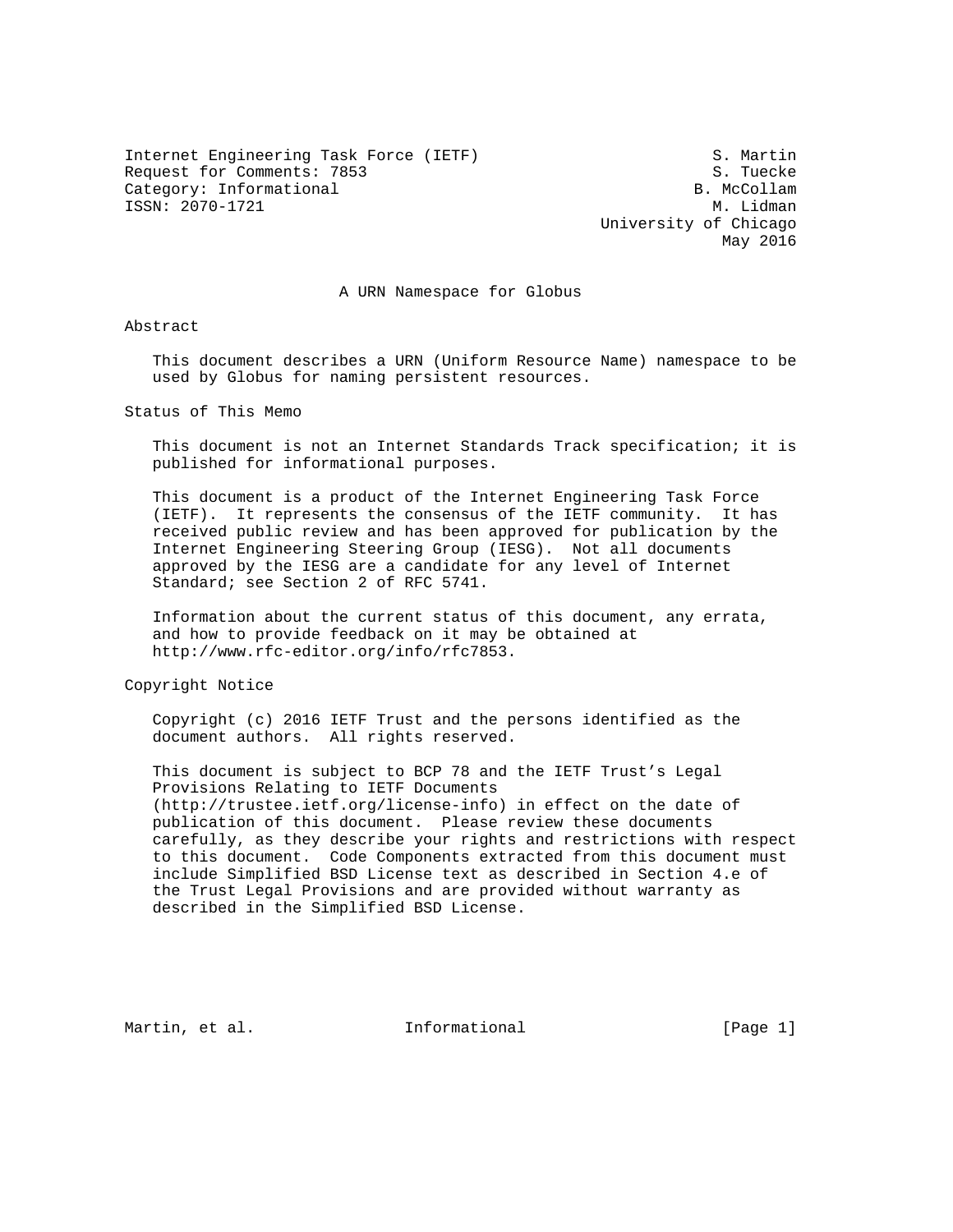Table of Contents

## 1. Introduction

 Globus (https://www.globus.org) is a software-as-a-service provider that develops and operates services and tools for the global research and education community.

 Globus provides multiple services for users across many institutions, primarily for research driven by high-performance computing. Globus creates unique identifiers that will persist in external systems and must be identifiable as references to Globus entities.

 To address this need, this document requests that a formal URN space type be assigned as described in Section 4.3 of [RFC3406].

Martin, et al. 1nformational 1999 [Page 2]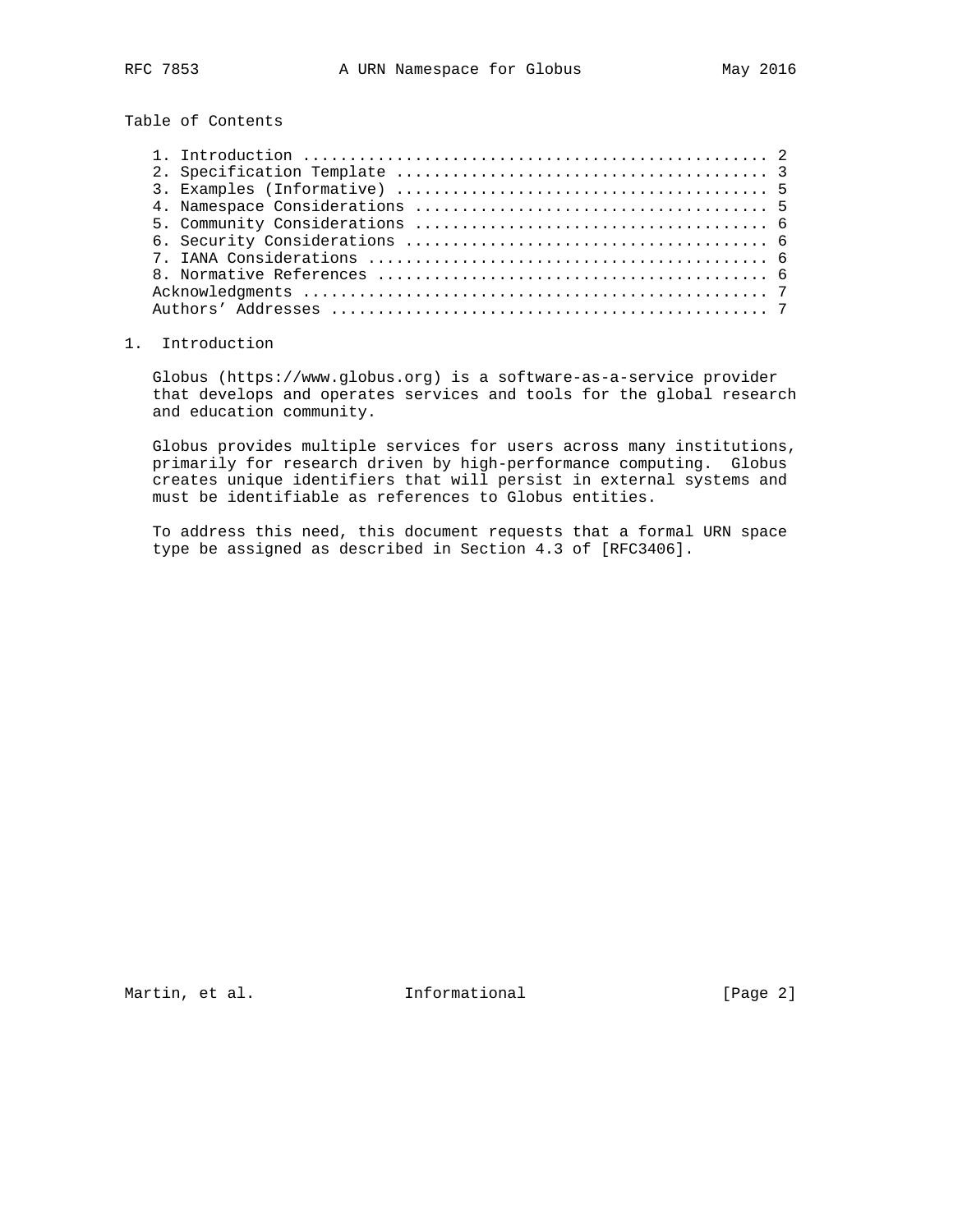```
2. Specification Template
  Namespace ID:
     globus
  Registration Information:
     Version 1
     Date: 2016-03-18
  Declared Registrant of the Namespace:
     Globus Project Lead
      401 N Michigan Ave
     Suite 900
     Chicago, Illinois 60611
     USA
     Email: tuecke@globus.org
     The position of Globus Project Lead is currently filled by Steve
     Tuecke.
   Declaration of Syntactic Structure:
      The Namespace Specific String (NSS) of all URNs that use the
      "globus" NID shall have the following structure:
      <URN> ::= "urn:" "globus" ":" <NSS>
      <NSS> ::= <SNID> | <SNID> ":" <subnamespace-specific-string>
      <SNID> ::= 1*<non-colon-chars>
      <subnamespace-specific-string> ::= 1*<URN chars>
      <non-colon-chars> ::= <non-colon-trans> | "%" <hex> <hex>
      <non-colon-trans> ::= <upper> | <lower> | <number> |
                           <non-colon-other>
<non-colon-other> ::= "(" | ")" | "+" | "," | "-" | "." | "=" |
"@" | ";" | "$" | "_" | "!" | "*" | "'"
     The "SNID" is the top-level segment of the NSS. It is a required
     US-ASCII string, subject to the above syntax, that conforms to the
     URN syntax requirements (see [RFC2141]). It identifies a category
```
Martin, et al. Informational [Page 3]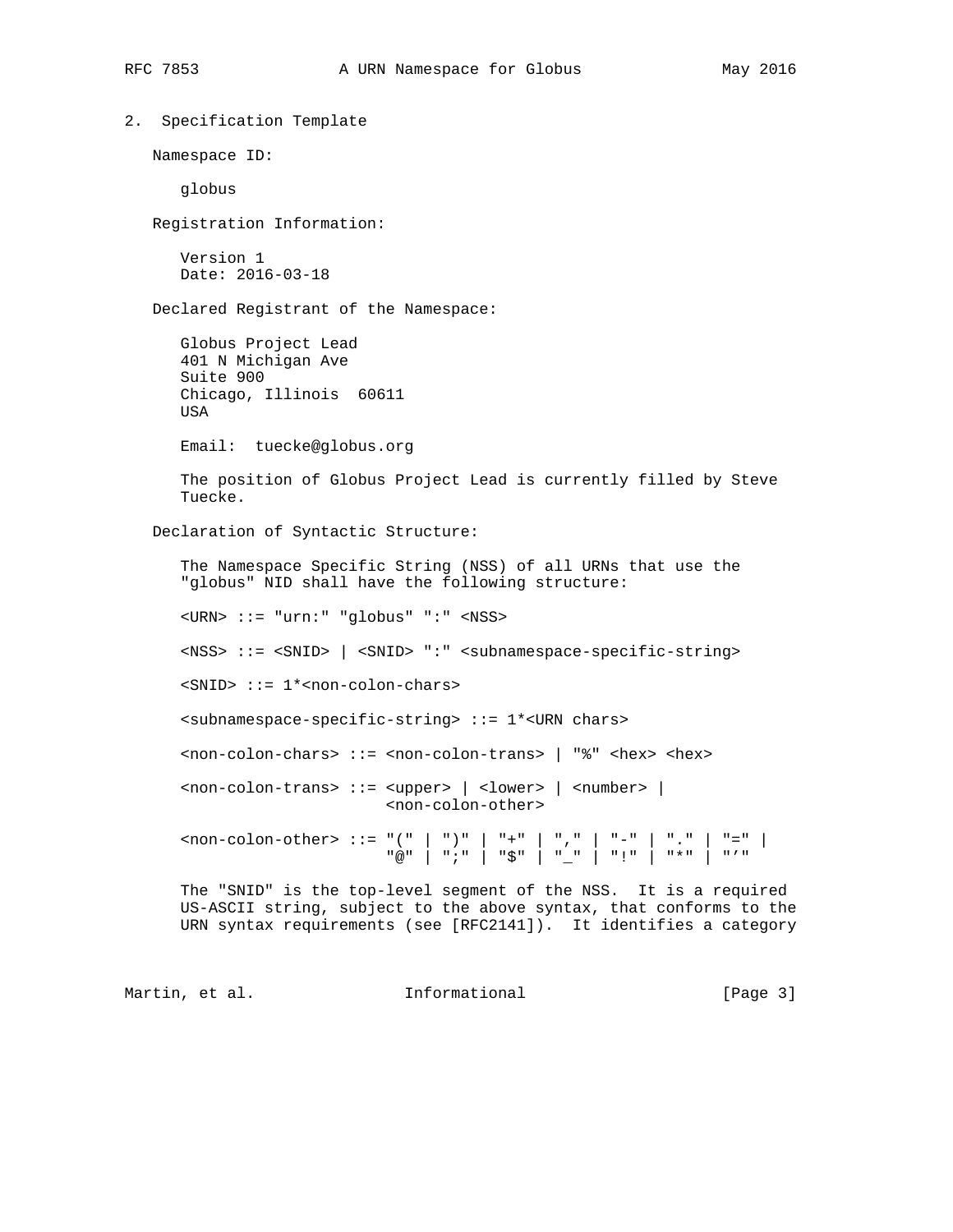of Globus entities, often associated with a particular Globus service. For example "auth" could be used as an SNID for identifiers generated by the Globus authentication and authorization service (Globus Auth).

 The "subnamespace-specific-string" is an optional US-ASCII string and second-level segment of the NSS, belonging to the "SNID" context, subject to the above syntax and conformant to the URN syntax requirements (see [RFC2141]). "subnamespace-specific string" identifies a category of thing within that Globus service, such as "scope:transfer.api.globus.org:all"

Relevant Ancillary Documentation:

None.

Identifier Uniqueness Considerations:

 Identifier uniqueness will be enforced by the Globus Project Lead. The Globus Project Lead may sub-delegate part of the namespace to third parties. It will not be permissible, neither by the Globus Project Lead nor any third party, to reassign previously assigned URNs. A practical consequence is that a previously assigned subnamespace cannot be reassigned, unless additional arrangements are made to prevent identifier reassignments.

Identifier Persistence Considerations:

 Identifiers will never be reassigned, but in some circumstances they may be invalidated by the Globus Project Lead or by a third party.

Process of Identifier Assignment:

 Assignment of subnamespace identifiers is limited to the Globus Project Lead and those authorities that are specifically designated by the Globus Project Lead. The Globus Project Lead may assign portions of the globus namespace (specifically, those under designated subnamespace identifiers) for assignment by third parties.

Process of Identifier Resolution:

None currently.

 Future versions of this document may define resources that can be used to resolve Globus identifiers.

Martin, et al. 1nformational 1998 [Page 4]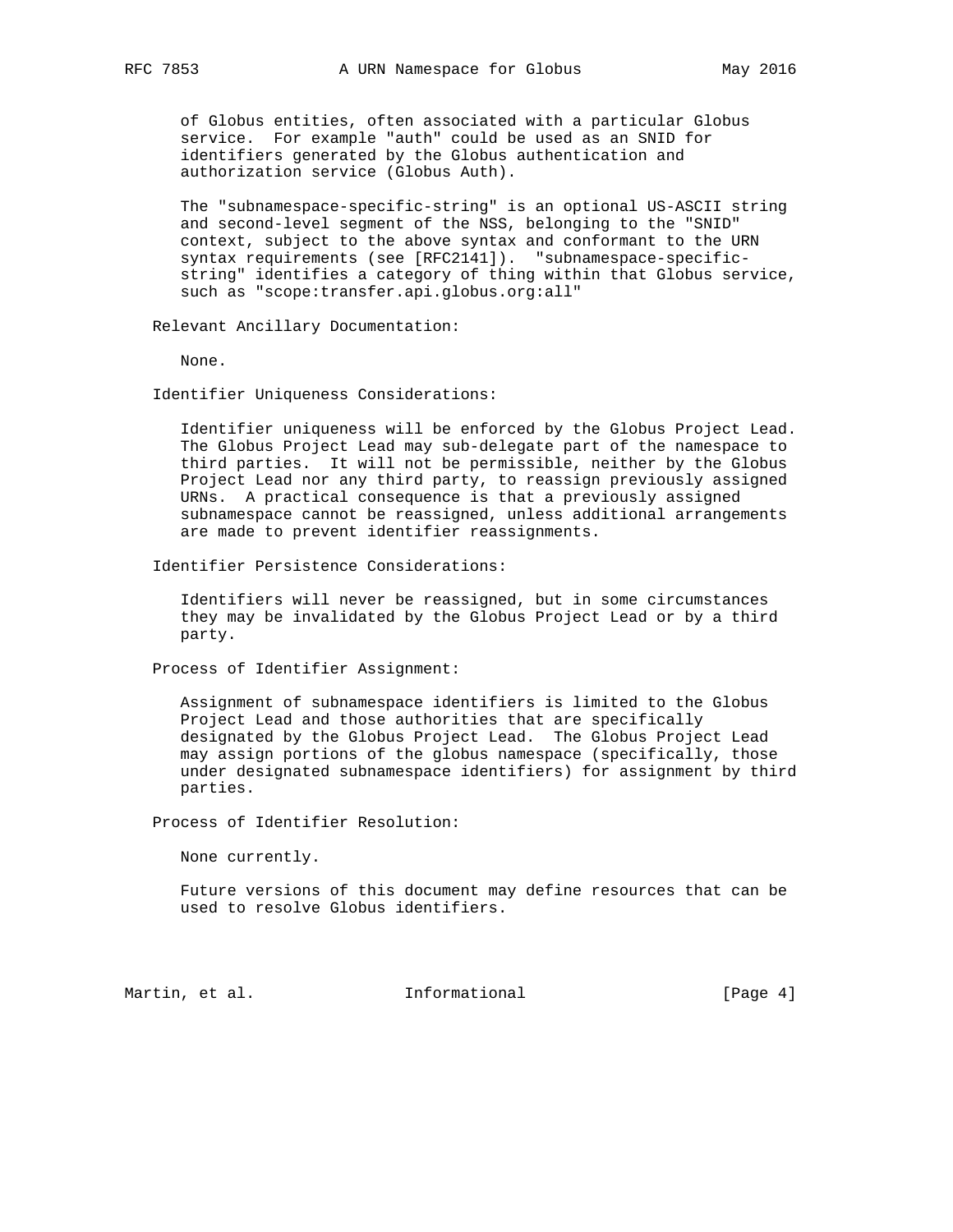Rules for Lexical Equivalence:

No additional rules beyond those specified in RFC 2141.

Conformance with URN Syntax:

No special considerations.

Validation Mechanism:

None currently.

 Future versions of this document may define resources that can be used to validate Globus identifiers.

Scope:

Global.

3. Examples (Informative)

 The following examples are based on plans for the Globus URN. They are therefore not guaranteed to be valid.

 The Globus Auth service defines the "auth" SNID and contains the following URNs:

- o urn:globus:auth:scope:transfer.api.globus.org:all
- o urn:globus:auth:grants:dependent\_token

 A hypothetical service, the Globus Groups service, would have a distinct SNID. If that SNID were "groups", it might have URNs such as the following:

- o urn:globus:groups:group:669b572e-9de4-11e5-966e-3c970e0c9cc4
- o urn:globus:groups:memberships:72e1c6c6-9de4-11e5-966e-3c970e0c9cc4
- 4. Namespace Considerations

 The current set of existing IANA namespaces are insufficient because Globus will be creating unique identifiers that will persist in the external system; these identifiers must be identifiable as references to Globus entities.

Martin, et al. 1nformational 1999 [Page 5]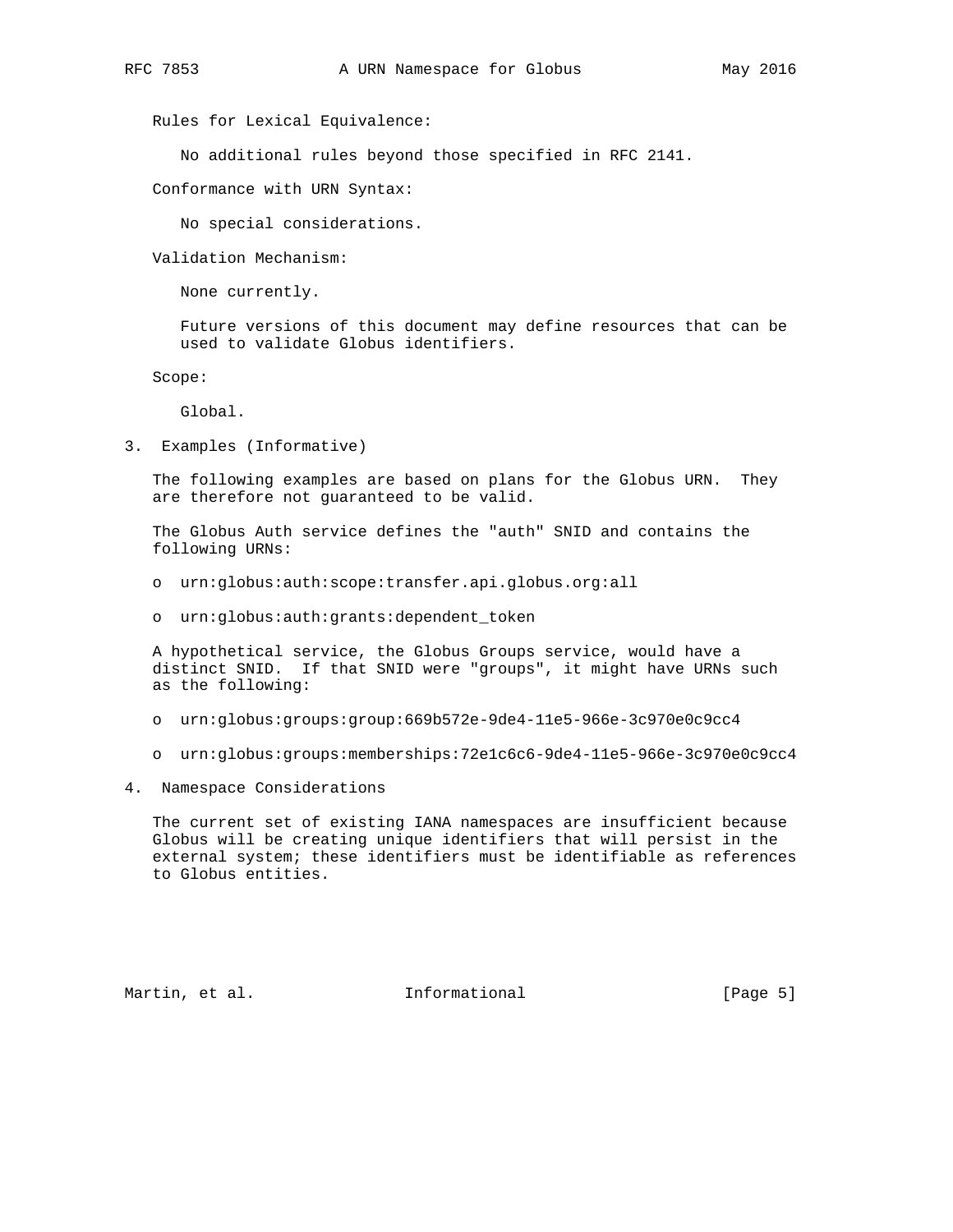The use of the Globus namespace is expected to be broad, including but not limited to usage for:

- o OAuth2 scopes (see [RFC6749])
- o OAuth2 custom extension grants
- o Entity identification for Globus Services
- 5. Community Considerations

 Members of the Globus community will benefit from persistent and globally unique identifiers for use in software and in conformance with protocols developed and used by Globus and third-party collaborators.

6. Security Considerations

 There are no special meanings for characters in the NSS. Thus, there are no additional security considerations other than those normally associated with the use and resolution of URNs in general, which are described in [RFC1737] and [RFC2141].

7. IANA Considerations

 IANA has registered the "globus" namespace identifier (NID) in the "Formal URN Namespaces" registry located at <http://www.iana.org/assignments/urn-namespaces>.

- 8. Normative References
	- [RFC1737] Sollins, K. and L. Masinter, "Functional Requirements for Uniform Resource Names", RFC 1737, DOI 10.17487/RFC1737, December 1994, <http://www.rfc-editor.org/info/rfc1737>.
	- [RFC2141] Moats, R., "URN Syntax", RFC 2141, DOI 10.17487/RFC2141, May 1997, <http://www.rfc-editor.org/info/rfc2141>.
	- [RFC3406] Daigle, L., van Gulik, D., Iannella, R., and P. Faltstrom, "Uniform Resource Names (URN) Namespace Definition Mechanisms", BCP 66, RFC 3406, DOI 10.17487/RFC3406, October 2002, <http://www.rfc-editor.org/info/rfc3406>.
	- [RFC6749] Hardt, D., Ed., "The OAuth 2.0 Authorization Framework", RFC 6749, DOI 10.17487/RFC6749, October 2012, <http://www.rfc-editor.org/info/rfc6749>.

Martin, et al. 1nformational 1999 [Page 6]